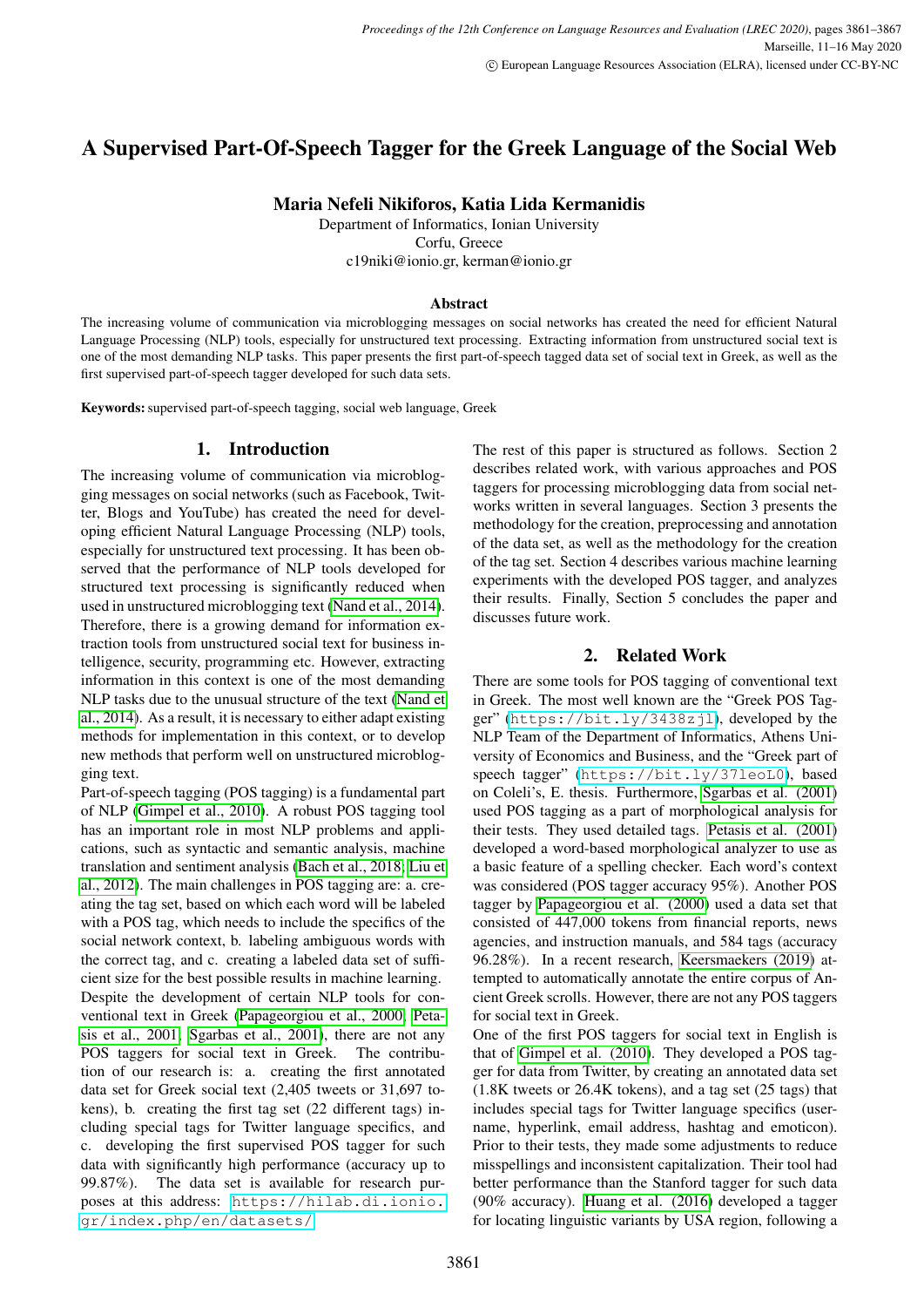similar methodology (data set of 924M tweets or 7.8B tokens). Their goal was to extract the lexical attributes of Twitter users of each region, by aggregating and smoothing them. The difficulty to address abbreviations and misspellings in such occasional and short messages was noted. [Liu et al. \(2012\)](#page-6-3) proposed a cognitive system for normalizing non-standard tokens of social text before applying NLP techniques, which automatically converted tokens into formal English words. Their system was evaluated at both the word and message levels, by using 4 data sets of SMS and tweets. They tried to implement letter transformation patterns that humans use to decipher tokens, resulting in an approximately 90% successful conversion of words in all data sets. [Popescu and Pennacchiotti \(2010\)](#page-6-9) used a POS tagger for tweets in English and created 3 models to identify controversial events. Their data set consisted of 73.3K tweets posted by 104.7K celebrity accounts. The models was the result of supervised machine learning algorithms, based on lexicons of ambiguous words and slang, and a lexicon of 100K annotated English words. In a follow-up survey [\(Popescu et al., 2011\)](#page-6-10) they used these models and the EventAboutness tool to automatically track events and their connections with specific celebrities on Twitter, as well as the public reaction to them. [Foster et al. \(2011\)](#page-6-11) evaluated and improved the statistical dependency parser, Malt. They used a data set consisting of 519 annotated sentences from Twitter, but replaced the Twitter language specifics with code words to smooth the data. In the initial trials with Malt, there was a 20% decrease in accuracy. After a reinforcement with a phrase structure parser, accuracy improved by 4%. [Nand et al. \(2014\)](#page-6-0) developed a POS tagger for microblogging text using Hidden Markov Models. They used 3 data sets of tweets. The Stanford tagger was used as a benchmark for performance evaluation. They argued that their tool was suitable for real-time applications, despite the significantly reduced performance (less than 80% accuracy) for several tags.

One of the first POS taggers for social text in German is that of [Rehbein \(2013\)](#page-6-12), and it used Conditional Random Fields (CRFs) and word clustering (unsupervised learning), as well as an annotated data set (1.4K tweets or 20.8K tokens). Expanding the conventional tag set for German, they added tags for the Twitter language specifics (65 tags in total), (89% accuracy). [Nooralahzadeh et al. \(2014\)](#page-6-13) developed a POS tagging model for social text in French, following a similar methodology. They used an existing data set of 1.7K sentences or 38K words from Facebook, Twitter and medical forums, and a conventional corpus as benchmark. They used the conventional tag set for French, with the addition of tags for the social text specifics (accuracy for words from 88% to 92%, accuracy for sentences from 45% to 52%). [Neunerdt et al. \(2013\)](#page-6-14) created a new corpus (36K tokens), and compared and evaluated 4 POS taggers, based on their performance on 4 types of social text (blog comments, chat messages, YouTube comments and comments on websites). They used the conventional tag set for German (54 tags), and tagged the Twitter language specifics by defining certain annotation rules (accuracy from 84% to 93%).

[Zalmout et al. \(2018\)](#page-6-15) developed a neural morphological

tagging and disambiguation model for Egyptian Arabic, based on previous models for Modern Standard Arabic. They used a 410M-word corpus, consisting of blog comments and social media text, and a 160K-word annotated corpus in Modern Standard Arabic. Their annotation process focused on morphological features and context, and various normalization techniques were applied (22% relative error reduction in POS tagging). They argued that morphological, syntactic and phonetic variations of each dialect or geographical region may reduce significantly the accuracy of NLP models. [Bach et al. \(2018\)](#page-6-2) proposed a POS tagger for Vietnamese social text. They created an annotated corpus (4.1K sentences or 38.4K tokens) from Facebook. They used CRFs and compared the tool's performance with conventional Vietnamese taggers. Extending the conventional tag set, they add 5 emoticon tags, 1 tag for all punctuation marks, 1 tag for all foreign words, and 1 tag for all unknown words. Their results are 88.26% tagging accuracy in supervised learning scenarios, 88.92% tagging accuracy in semi-supervised learning scenarios, and a 12% improvement over vnTagger (the most modern and widely used POS tagger for conventional text in Vietnamese).

# 3. Data Set

The data which were collected for the purpose of this research consist of a set of tweets written in Greek and posted on Twitter in April, 2019. Our data was searched, collected and stored using Twitter's Standard search API (<https://bit.ly/2XrNNrl>). The following parameters and filters were set while searching the API: a. a filter to ignore retweets, to avoid duplicates, b. a parameter to specify the language of the tweets, only including the ones in Greek, and c. a parameter to specify the time frame of their posting, to result in a data set of adequate size. The collected data set consisted of 2,578 tweets in total.

# 3.1. Preprocessing

After filtering duplicates, 88 tweets were removed, and after filtering corrupted data, 85 tweets were removed (3.41% and 3.29% of the original data set, respectively). As a result, the final data set consists of 2,405 tweets or 31,697 tokens (single words). This data set size is common in related work for similar data (microblogging text) and similar tasks (POS tagging) [\(Gimpel et al., 2010;](#page-6-1) [Neunerdt et al.,](#page-6-14) [2013;](#page-6-14) [Rehbein, 2013;](#page-6-12) [Nooralahzadeh et al., 2014;](#page-6-13) [Bach et](#page-6-2) [al., 2018\)](#page-6-2).

According to [Zalmout et al. \(2018\)](#page-6-15), morphological, syntactic and phonetic variations of each dialect or geographical region may reduce significantly the accuracy of NLP models. In order to achieve high performance of machine learning algorithms with a significantly diverse data set [\(Pa](#page-6-4)[pageorgiou et al., 2000;](#page-6-4) [Gimpel et al., 2010;](#page-6-1) [Liu et al.,](#page-6-3) [2012\)](#page-6-3), tokens of selected categories were replaced with code-words prior to the annotation process.

Hyperlinks (1,356 tokens) were replaced with the codeword "HTTP". 1,197 tweets contained hyperlinks. Emojis and emoticons (342 tokens) were replaced with the codeword "EMOT". When the same emoji or emoticon occurs more than once in a row, only one code-word was used to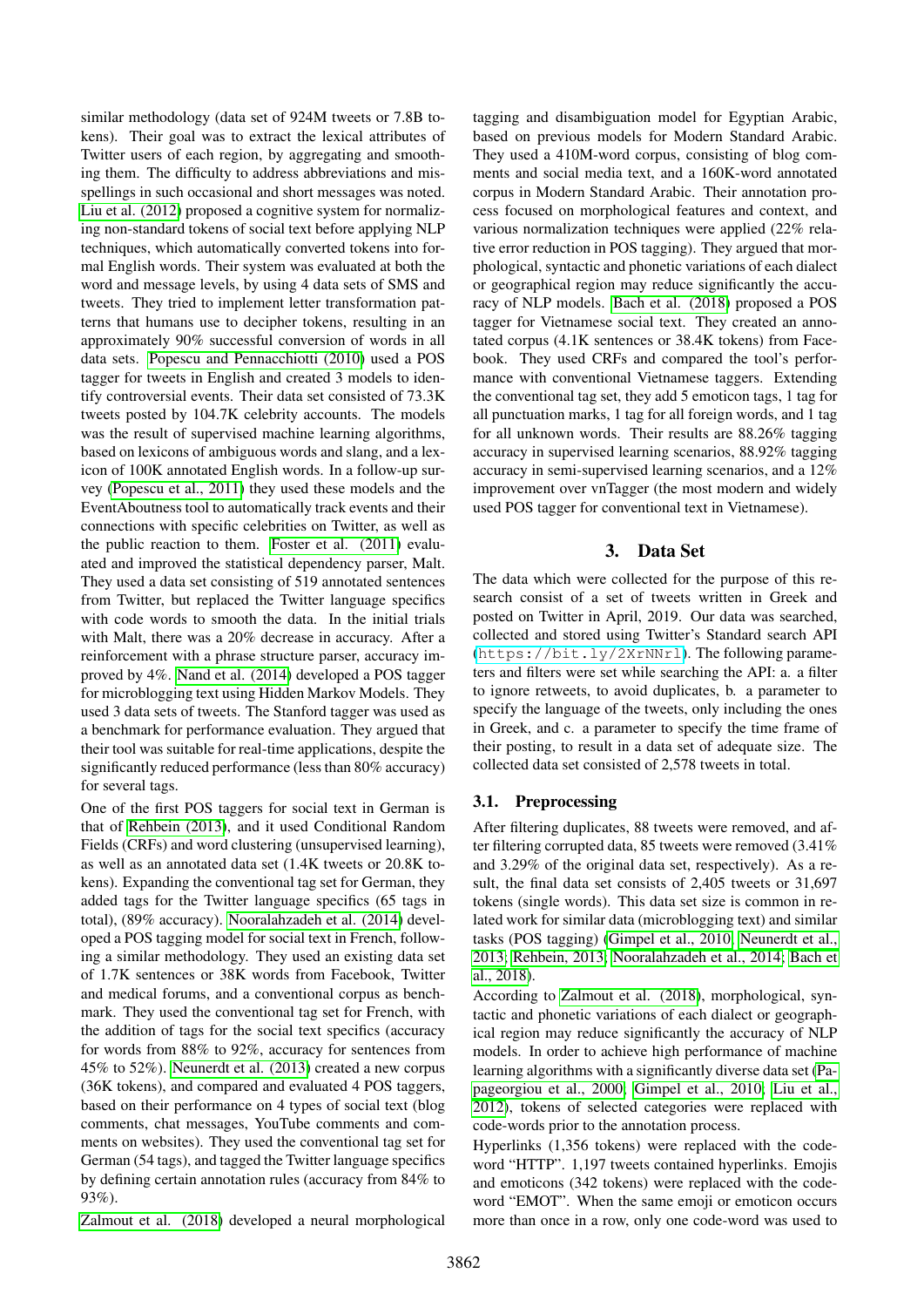replace the entire sequence. 287 tweets contained emojis or emoticons.

Punctuation marks were replaced with the code-word "ΣΗΣΤ". When the same punctuation occurs more than once in a row (e.g. ??, !!!), only one code-word was used to replace the entire sequence (Table 1). 27 dashes were removed, as they functioned as a joint between words (e.g. παιδί-θαύμα (whiz kid), ωμέγα-3 (omega-3)). Mathematical and other symbols were replaced with the codeword "SYMB" (Table 2). Symbols which were part of a word were removed (e.g. Κ@@Α). Time, quantitative and numeric expressions were replaced with the codeword "NUMB" (Table 3). Such expressions are date, time, prices, temperatures, distances, and scores of any form (e.g. 1., 4/10, 2018-2019, 23:30, 2,5, 14.7C, 68-66, 0.0) [\(Anastasiadi-Symeonidi and Kyriakopoulou, 2015\)](#page-6-16).

| Punctuation                | Frequency | Tweets |
|----------------------------|-----------|--------|
| Period (.)                 | 1,735     | 864    |
| Ellipsis $()$              | 157       | 155    |
| Comma(.)                   | 594       | 453    |
| Interpunct $(\cdot)$       | 10        | 5      |
| $\text{Colon}$ $\left($ :) | 281       | 263    |
| Dash $(-)$                 | 203       | 171    |
| Parenthesis $(())$         | 191       | 90     |
| Bracket $($ [ $)$ ]        | 38        | 22     |
| Quote ("")                 | 125       | 64     |
| Guillemet ( $\ll \gg$ )    | 218       | 102    |
| Apostrophe (')             | 58        | 35     |
| Exclamation                | 1,506     | 382    |
| $mark$ (!)                 |           |        |
| Semicolon (;)              | 270       | 195    |
| Ouestion mark              | 176       | 97     |
| (?)                        |           |        |

Table 1: Total number of occurrence of each punctuation mark and number of tweets containing one or more punctuation marks.

| Symbol             | Frequency | Tweets |
|--------------------|-----------|--------|
| Plus $(+)$         |           |        |
| Asterisk $(*)$     | ว         | 3      |
| Slash $($ )        | 8         | 8      |
| Equals sign $(=)$  |           |        |
| At sign $(\omega)$ |           |        |
| Percent $(\% )$    | 15        | 12     |
| Euro sign          |           |        |

Table 2: Total number of occurrence of each mathematical or other symbol and number of tweets containing one or more symbols.

| Expression       | Frequency      | Tweets |
|------------------|----------------|--------|
| Date or time pe- | 33             | 28     |
| riod             |                |        |
| Time             | 10             |        |
| Temperature      | $\mathfrak{D}$ |        |
| List             | 3              |        |
| Decimal          |                | 8      |
| Score            |                |        |

Table 3: Total number of occurrence of each time, quantitative and numeric expression and number of tweets containing one or more expressions.

is fully shown in Table 4. This tag set was created considering grammars for the Greek language [\(Triantafyllidis,](#page-6-17) [1990;](#page-6-17) [Tzevelekou et al., 2007\)](#page-6-18), and Wiktionary for Greek (<https://bit.ly/2ylRINe>). Tags related to specific categories of tokens that are found exclusively within the social network Twitter ("ΥΣ", "H" (Latin), "E" (Latin), "U") were created based on the tag set of [Gimpel et al.](#page-6-1) [\(2010\)](#page-6-1).

| Tag                            | Description                     | Examples        |  |
|--------------------------------|---------------------------------|-----------------|--|
| KNO (Greek)                    | $\overline{\text{Common}}$ noun | νερό, τιμεσ     |  |
| KPO (Greek)                    | Proper noun                     | Θήβα, Τόνια     |  |
| P (Greek)                      | Verb/ active par-               | ειναι, μιλώντας |  |
|                                | ticiple                         |                 |  |
| $E\Theta$                      | Adjective/ pas-                 | περιορισμένος,  |  |
|                                | sive participle                 | απλη            |  |
| EP (Greek)                     | Adverb                          | χάτω, ναι       |  |
| AP (Greek)                     | Article                         | η, ένας, στο    |  |
| AN (Greek)                     | Pronoun                         | μου, εσύ, κάτι  |  |
| $\overline{\Sigma \Upsilon N}$ | Conjunction                     | χ, όταν, άρα    |  |
| $\Pi$ P                        | Preposition                     | από, αντί, για  |  |
| M (Greek)                      | Particle                        | σαν, ως, θα     |  |
| $E\Phi$                        | Interjection                    | χαχα, μπράβο, α |  |
| $\Sigma\Sigma$                 | Punctuation                     | ΣΗΣΤ            |  |
|                                | mark                            |                 |  |
| $\overline{\Sigma \Upsilon M}$ | Mathematical/                   | <b>SYMB</b>     |  |
|                                | other symbol                    |                 |  |
| AP <sub>OM</sub>               | Numeral                         | όγδοος,         |  |
|                                |                                 | δεκάδα, 2       |  |
| EK (Greek)                     | Expression                      | <b>NUMB</b>     |  |
| Ξ                              | Foreign word                    | reunion, ox     |  |
| $\Sigma \Upsilon N T M$        | Abbreviation                    | EE, πχ, κλπ     |  |
| H (Latin)                      | Hashtag                         | #πρωταπριλια,   |  |
|                                |                                 | #Greece         |  |
| U                              | @at-mention                     | @aegeanews      |  |
| E (Latin)                      | Emoticon                        | EMOT (Latin)    |  |
| $\overline{\Upsilon\Sigma}$    | Hyperlink                       | <b>HTTP</b>     |  |
| Δ                              | Miscellaneous                   | άστα, σκκσκς    |  |

Table 4: Tag set.

In order to avoid reduced performance phenomena during the annotation and machine learning processes, that could occur due to an overly extensive tag set, certain assump-

#### 3.2. Tag Set

Following data normalization, a tag set was created, which was used for the annotation process. It consists of 22 tags, including special tags for Twitter language specifics, and it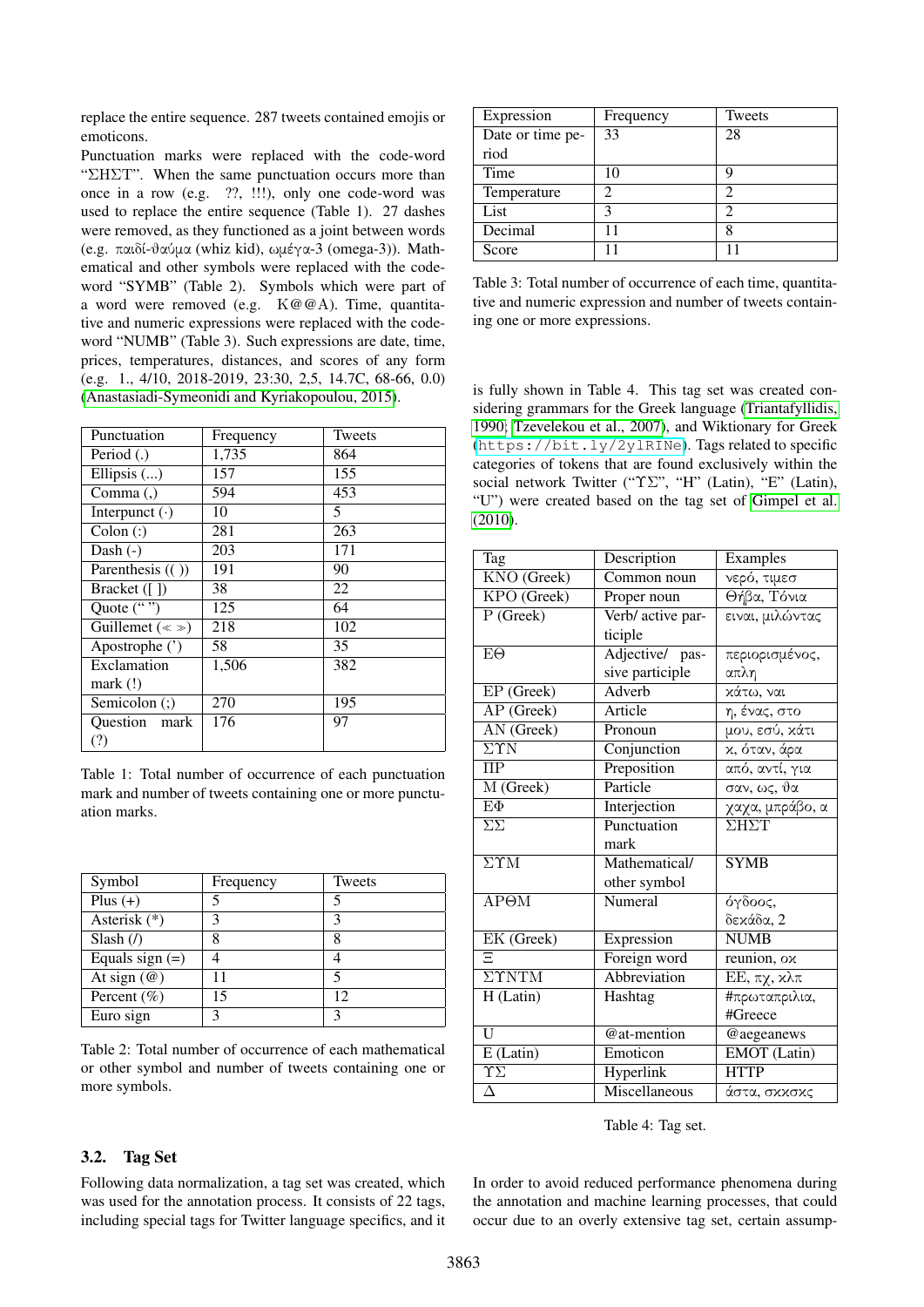tions were made to limit its size [\(Gimpel et al., 2010\)](#page-6-1). As the number of participles is proportionately small considering the volume of the data set, it was decided not to create a separate tag for the participles. Passive participles were therefore categorized as adjectives and active participles as verbs. As a consequence, the passive participles are tagged with "ΕΘ" and the active participles with "Ρ".

Since this research does not focus on the semantics of the data, the following assumptions were made: a. all punctuation marks are equivalent and are, therefore, tagged with a collective tag, "ΣΣ", b. all articles (definite, indefinite, or prepositional) are equivalent and are, therefore, tagged with a collective tag, "ΑΡ" (Greek), c. all pronouns (personal, possessive, reflexive, definite, indefinite, demonstrative, relative or interrogative) are equivalent and are, therefore, tagged with a collective tag, "ΑΝ" (Greek), and d. all adverbs (of place, time, way, quantity, certainty, hesitation, or negativity) are equivalent and are, therefore, tagged with a collective tag, "ΕΡ" (Greek).

It was also assumed that the adverbs "σαν" (like) and "ως" (as) are tagged with a collective tag, "Μ" (Greek), along with particles. Finally, as an exception to [Triantafyllidis](#page-6-17) [\(1990\)](#page-6-17), "δε(ν)" (neither, nor) and "μη(ν)" (non) are considered as particles and not as adverbs, as most of modern Greek grammars [\(Tzevelekou et al., 2007\)](#page-6-18) consider them as particles.

### 3.3. Annotation

After data normalization and tag set creation, the annotation process started as follows. The data set was partitioned so that it would not consist of whole tweets, but of the 31,697 tokens that compose them.

At first, a team of 6 domain experts acted as annotators. Each annotator POS tagged the tokens assigned to them by the researchers, consulting the grammars [Triantafyllidis](#page-6-17) [\(1990\)](#page-6-17), [Tzevelekou et al. \(2007\)](#page-6-18), and Wiktionary for Greek (<https://bit.ly/2ylRINe>). It has been observed that context assists the annotators in POS tagging of tokens, thereby making the choice of the correct tag easier and less ambiguous, and thus fewer errors to be corrected during the checking phase. So, the annotators knew the context of each token during the annotation process. Additionally, the context is used as a basis for several attributes of the training and test sets for machine learning experiments.

In order to avoid frequent errors that were observed during the annotation process, certain assumptions were made to provide specific guidelines for annotators in ambiguous and special cases. Tenses of verbs, such as present perfect, past perfect etc., are formed with an auxiliary verb, e.g. "έχω κάνει" (have done). Therefore, these two words (auxiliary and main verb) are considered and tagged as two separate verbs ("Ρ" (Greek)). Also, the conjunction "για να" (to) consists of two tokens, so they are tagged separately as preposition ("ΠΡ") and conjunction ("ΣΥΝ"), respectively. As foreign words ("Ξ") are considered words that are written in any language other than Greek, e.g. "reunion", "Trump", as well as any words written in Greek but are of foreign origin, e.g. "ακαου", "οκ", "μπαρ" (account, ok, bar). Only proper nouns are excluded, e.g. "Ντράγκι", "Λίβερπουλ", "Τομ" (Draghi, Liverpool, Tom). A first name followed by a last name is tagged with two tags as proper nouns ("ΚΡΟ" (Greek)). Only names of the form "Λ. Σισιλιάνος" are excluded, with the first name tagged as abbreviation ("ΣΥΝΤΜ") and the last name as proper noun ("ΚΡΟ" (Greek)). Numerals also include adjectives and nouns related to age, time, or quantity, e.g. "16χρονος", "εξηντάχρονος", "δεκάλεπτο", "20λεπτο", "10άδα", "ντουζινα" (16-year old, 60-year old, ten minutes, twenty minutes, ten, dozen). Therefore, they are tagged with "APΘM". Finally, the words "όλος, -η, -ο" (all) are usually tagged as adjectives ("ΕΘ"), since when they describe a noun, there is always a definite article before the noun, e.g. "όλος ο κόσμος" (all the world) [\(Tzevelekou et](#page-6-18) [al., 2007\)](#page-6-18). In any other case, they are tagged as pronouns ("ΑΝ"(Greek)).

During the annotation process certain observations were made about the data set, considering the nature of the language of the social web and its specifics. Tweets often contain features of oral speech, e.g. "ναιιιιιιι", "Γουστάρωωωωωω", "Χααααχαχα" (yeaaaah, Likeee, Hahaha), especially when they are posted from users who are not public figures (news agencies, government officials, celebrities etc.). Also, it is common to glue two or more words, e.g. "Γιαυτό", "αστο" (for that, leave it), resulting in a token consisting of two or more words instead of one (" $\Delta$ " tag is assigned). On the other hand, public figures tend to use more formal and conventional language. The use of idioms and dialects, such as Cretan, Cypriot and Pontic Greek, is also common. Tokens that either come from these dialects or are idioms are tagged as foreign words ("Ξ"), to moderate the diversity of the data set [\(Papageorgiou et al., 2000;](#page-6-4) [Gimpel et al., 2010;](#page-6-1) [Liu et al., 2012;](#page-6-3) [Zalmout et al., 2018\)](#page-6-15), in order to achieve high performance of machine learning algorithms. Finally, regarding the parts of speech of the tokens, the following were observed: a. words such as "καληνύχτα", "καλημέρα" etc. (goodnight, good morning) are usually used as nouns ("KNO" (Greek)) instead of interjections ("ΕΦ"), b. the most common tag is "Ρ" (Greek), (verb), which was assigned to a total of 4,149 tokens, c. the least common tag is "ΣΥΜ" (mathematical or other symbol), which was assigned to a total of 43 tokens, and d. the most frequent token, with 3,692 appearances, is the codeword "ΣΗΣΤ" (punctuation mark).

Based on the level of detail of the aforementioned guidelines, the cases of disagreement between the annotators were extremely rare. Unanimous decisions were reached in all these cases after discussion. When every partition of the data set was annotated by the annotators, the final, fully and correctly annotated, data set is created (31,697 annotated tokens).

# 4. Experiments

In order to perform experiments with machine learning algorithms, training and test sets need to be created from the annotated data set. The training set and test set consists of 31,697 examples (one example for each token). The following attributes are defined for each focus word (token), based on its context: a. the third preceding neighbor of the focus word and its tag, b. the second preceding neighbor of the focus word and its tag, c. the preceding neighbor of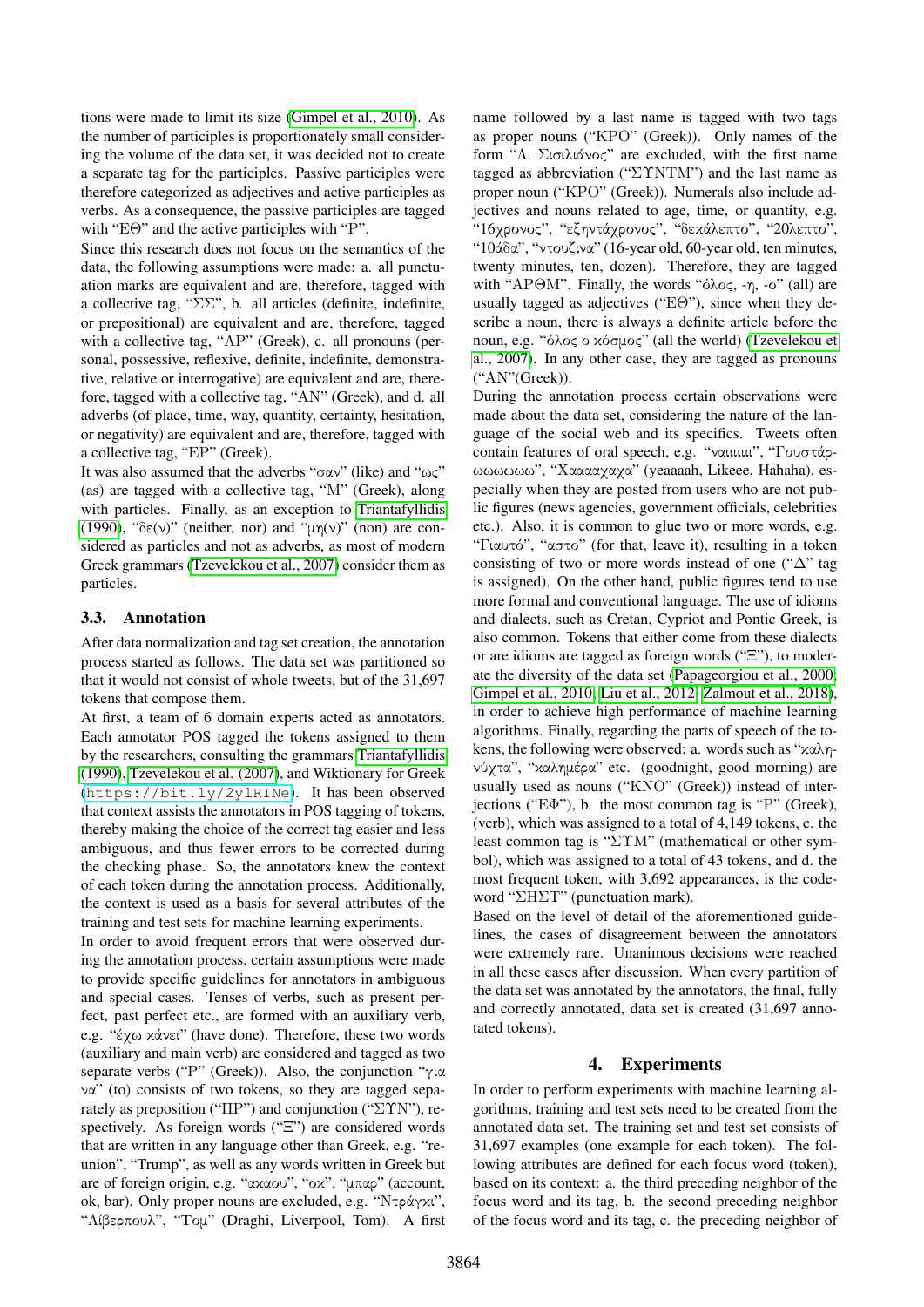| Tag                    | Frequency |
|------------------------|-----------|
| U                      | 1,696     |
| AN (Greek)             | 2,317     |
| P (Greek)              | 4,149     |
| $\Sigma\Sigma$         | 3,692     |
| EP (Greek)             | 1,521     |
| KNO (Greek)            | 3,960     |
| $\Pi$ P                | 1,115     |
| $E\Theta$              | 1,461     |
| $\Sigma \Upsilon N$    | 1,937     |
| AP (Greek)             | 3,343     |
| $\Upsilon\Sigma$       | 1,345     |
| $AP \Theta M$          | 466       |
| M (Greek)              | 907       |
| KPO (Greek)            | 1,596     |
| Ξ                      | 782       |
| А                      | 123       |
| EK (Greek)             | 68        |
| $\Sigma \Upsilon M$    | 43        |
| $E$ (Latin)            | 338       |
| $\Sigma \Upsilon N TM$ | 217       |
| $E\Phi$                | 301       |
| H (Latin)              | 320       |

Table 5: Frequency of each tag.

the focus word and its tag, d. the next neighbor of the focus word and its tag, e. the second next neighbor of the focus word and its tag, f. the third next neighbor of the focus word and its tag, and g. the suffix of the focus word (last 3 characters). All of these attributes, except of the suffix, may has "NULL" (tags) or blank (words) values if the focus word has no context. Additionally, there is an attribute for the tag assigned to each token during the annotation process, "token's tag". This is also the label (predicted class) of each example for the machine learning algorithms. So, there are 13 attributes in total.

The tool we used to conduct the experiments with machine learning algorithms, the collection of results and the comparison of the models is the RapidMiner Studio Educational (<https://bit.ly/2OaBX1N>). For all experiments, 80% of the data set was used as training set and 20% as test set.

For the first experiments, the Naive Bayes algorithm (supervised learning) was implemented and applied. Laplace correction was used in order to smooth the conditional probabilities. The produced model has 99.87% accuracy, which is high, compared to related work (Section 2). Precision, recall and F1 score for each label are high. More specifically, the following are observed: a. precision ranges from 99% to 100% for all labels, except for "H" (Latin) which has the lowest value (96.60%), b. recall ranges from 99% to 100% for all labels, with "U" and "ΣΥΝΤΜ" having the lowest values (99.41% and 99.43%, respectively), and c. F1 score ranges from 99% to 100% for all labels except for "H" (Latin) which has the lowest value (98.27%). From the values described above, it seems that the parts of speech that are easier to identify are punctuation marks (" $\Sigma\Sigma$ "),

miscellaneous (" $\Delta$ "), expressions ("EK" (Greek)), symbols ("ΣΥΜ"), emoticons ("E" (Latin)) and interjections ("ΕΦ"), as their values of precision, recall and F1 score are up to 100%. This probably occurs because the labels " $\Sigma \Sigma$ ", "ΕΚ" (Greek), "ΣΥΜ" and "E" (Latin) are always exclusively assigned to the same tokens ("ΣΗΣΤ", "NUMB", "SYMB", "EMOT"), due to data preprocessing. For labels " $\Delta$ " and "E $\Phi$ ", it is probably due to the fact that they are either often attributed to the same or morphologically similar tokens, or have similar parts of speech as context.

For the last experiments, the ID3 algorithm (supervised learning) was implemented and applied. The attributes were converted from text to nominal, in order to produce the model. Certain parameters needed to be defined: a. information gain was defined as the split criterion (no pruning), with the minimal gain defined to 0.01, b. the minimal number of node examples for splitting was set to 4, and c. the minimal leaf size was set to 2. The produced model has 99.44% accuracy, which is high, compared to related work (Section 2). Precision, recall and F1 score for each label are high. More specifically, the following are observed: a. precision ranges from 98% to 100% for all labels, with those of "ΕΘ" and "ΚΝΟ" (Greek) having the lowest values (98.03% and 98.62%, respectively), b. recall ranges from 96% to 100% for all labels, with those of "H" (Latin) and "ΑΡΘΜ" having the lowest values (96.09% and 97.32%, respectively), and c. F1 score ranges from 97.50% to 100% for all labels, with those of "H" (Latin) and "ΕΘ" having the lowest values (97.61% and 98.03%, respectively). From the values described above, it seems that the parts of speech that are easier to identify are punctuation marks (" $\Sigma \Sigma$ "), expressions ("ΕΚ" (Greek)), symbols ("ΣΥΜ") and emoticons ("E" (Latin)), as their values of precision, recall and F1 score are up to 100%. This probably occurs because the labels "ΣΣ", "ΕΚ" (Greek), "ΣΥΜ" and "E" (Latin) are always exclusively assigned to the same tokens ("ΣΗΣΤ", "NUMB", "SYMB", "EMOT"), due to data preprocessing. Hashtags ("H" (Latin)) is the most difficult part of speech to identify for both models, as its values of precision, recall and F1 score are slightly lower (precision lower than 96.60%, F1 score lower than 98.27%). Twitter hashtags are in the form of "#text", where text can be any token with any part of speech, and it is common to place hashtags to replace the corresponding tokens without "#", e.g. "μεγάλη #απογοήτευση" instead of "μεγάλη απογοήτευση" (great frustration). This has also been observed by other researchers with data sets from Twitter [\(Gimpel et al., 2010;](#page-6-1) [Rehbein, 2013;](#page-6-12) [Nand et al., 2014;](#page-6-0) [Nooralahzadeh et al.,](#page-6-13) [2014;](#page-6-13) [Bach et al., 2018\)](#page-6-2). Some even choose to tag the token with the label it would normally have, ignoring the presence of "#". The rest of them assign "H" to every token starting with "#", as in the present study. It is also worth noting that there is not much decline in the values of precision, recall and F1 score for most labels that are not Twitter specifics. For example, there are not frequent errors in classification when it comes to nouns ("ΚΝΟ", "ΚΡΟ" (Greek)) and adjectives ("ΕΘ"), while other Greek POS taggers often assign adjective tag to nouns, and vice versa ([\(Petasis et al.,](#page-6-5) [2001\)](#page-6-5)).

Wrong predictions were identified with RapidMiner Stu-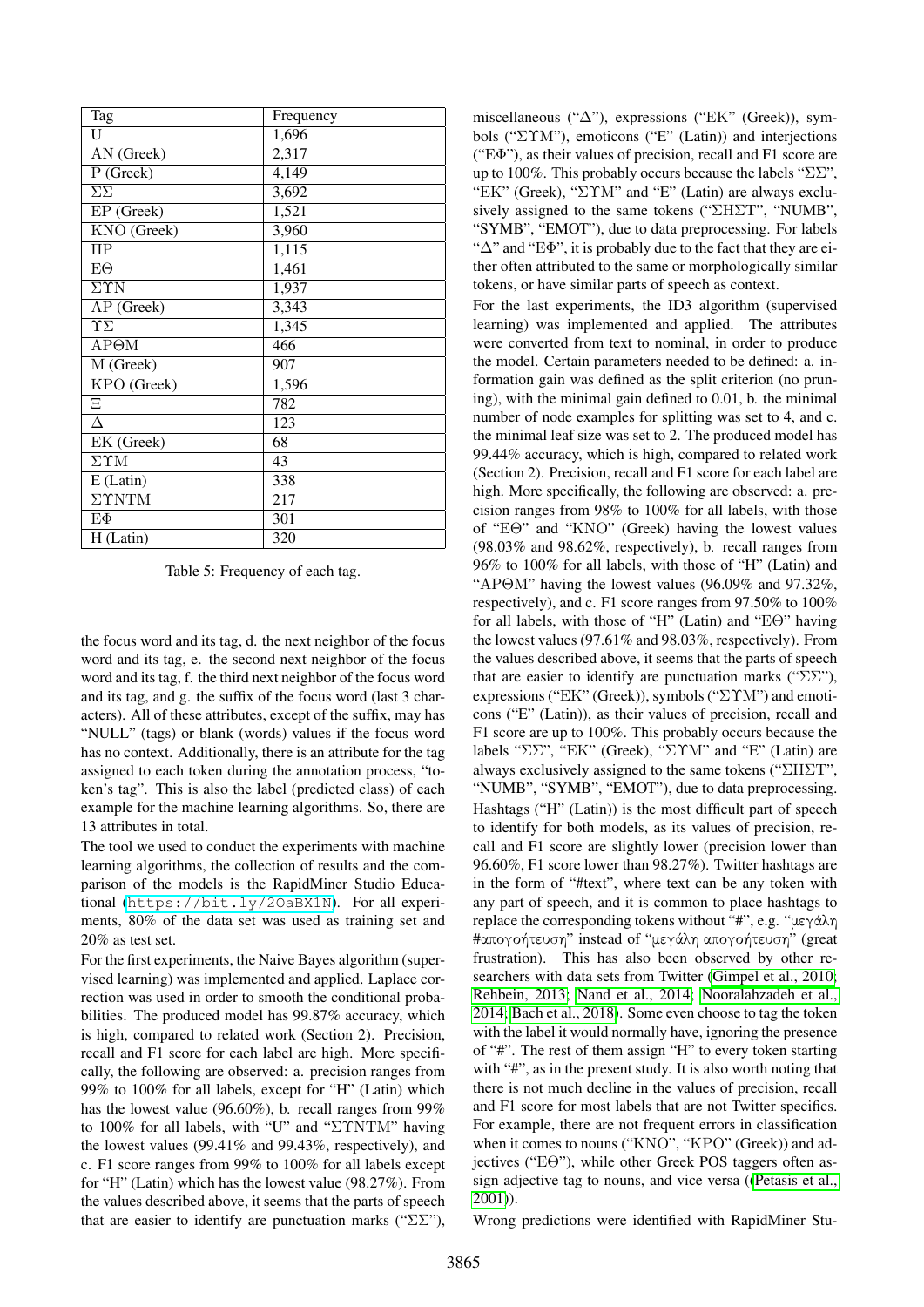| Label                       | Precision  | Recall  | F1 score |
|-----------------------------|------------|---------|----------|
| U                           | 100.00%    | 99.41%  | 99.70%   |
| $\overline{\rm AN}$         | 99.73%     | 99.78%  | 99.75%   |
| (Greek)                     |            |         |          |
| $P$ (Greek)                 | 99.94%     | 99.97%  | 99.95%   |
| $\Sigma\Sigma$              | 100.00%    | 100.00% | 100.00%  |
| EP                          | 99.84%     | 99.67%  | 99.75%   |
| (Greek)                     |            |         |          |
| <b>KNO</b>                  | 99.91%     | 99.94%  | 99.92%   |
| (Greek)                     |            |         |          |
| $\Pi$ P                     | 99.89%     | 99.89%  | 99.89%   |
| $E\Theta$                   | 99.83%     | 99.91%  | 99.86%   |
| $\Sigma \Upsilon N$         | 100.00%    | 99.81%  | 99.90%   |
| AP                          | 99.93%     | 99.89%  | 99.90%   |
| (Greek)                     |            |         |          |
| $\overline{\Upsilon\Sigma}$ | 99.91%     | 99.91%  | 99.91%   |
| AP <sub>OM</sub>            | 100.00%    | 99.73%  | 99.86%   |
| M (Greek)                   | 99.45%     | 100.00% | 99.72%   |
| KPO                         | 99.92%     | 99.77%  | 99.84%   |
| (Greek)                     |            |         |          |
| Ξ                           | 99.68%     | 99.84%  | 99.75%   |
| $\overline{\Delta}$         | 100.00%    | 100.00% | 100.00%  |
| EK                          | 100.00%    | 100.00% | 100.00%  |
| (Greek)                     |            |         |          |
| $\Sigma \Upsilon M$         | 100.00%    | 100.00% | 100.00%  |
| $E$ (Latin)                 | 100.00%    | 100.00% | 100.00%  |
| $\Sigma \Upsilon N TM$      | $100.00\%$ | 99.43%  | 99.71%   |
| EФ                          | 100.00%    | 100.00% | 100.00%  |
| H(Latin)                    | 96.60%     | 100.00% | 98.27%   |

| Label                          | Precision | Recall               | $\overline{F}1$ score |
|--------------------------------|-----------|----------------------|-----------------------|
| U                              | 99.05%    | 99.78%               | 99.41%                |
| AN                             | 99.35%    | 99.30%               | 99.32%                |
| (Greek)                        |           |                      |                       |
| $P$ (Greek)                    | 99.82%    | 99.85%               | 99.83%                |
| $\overline{\Sigma\Sigma}$      | 100.00%   | 100.00%              | 100.00%               |
| EP                             | 99.18%    | 99.59%               | 99.38%                |
| (Greek)                        |           |                      |                       |
| <b>KNO</b>                     | 98.62%    | 99.46%               | 99.03%                |
| (Greek)                        |           |                      |                       |
| $\Pi$ P                        | 99.89%    | 99.78%               | 99.83%                |
| $E\Theta$                      | 98.03%    | 98.03%               | 98.03%                |
| $\overline{\Sigma \Upsilon N}$ | 99.81%    | 99.48%               | 99.64%                |
| AP                             | 99.70%    | 99.78%               | 99.73%                |
| (Greek)                        |           |                      |                       |
| $\Upsilon\Sigma$               | 99.91%    | 100.00%              | 99.95%                |
| AP <sub>OM</sub>               | 99.73%    | 97.32%               | 98.51%                |
| M (Greek)                      | 99.18%    | 99.86%               | 99.51%                |
| $\overline{\text{KPO}}$        | 99.36%    | $\overline{9}7.89\%$ | 98.61%                |
| (Greek)                        |           |                      |                       |
| Ξ                              | 99.20%    | 98.88%               | 99.03%                |
| $\overline{\Delta}$            | 100.00%   | 97.96%               | 98.96%                |
| EK                             | 100.00%   | 100.00%              | 100.00%               |
| (Greek)                        |           |                      |                       |
| $\overline{\Sigma \Upsilon M}$ | 100.00%   | 100.00%              | 100.00%               |
| $E$ (Latin)                    | 100.00%   | 100.00%              | 100.00%               |
| $\Sigma \Upsilon N TM$         | 100.00%   | 98.85%               | 99.42%                |
| $E\Phi$                        | 100.00%   | 99.17%               | 99.58%                |
| H (Latin)                      | 99.19%    | 96.09%               | 97.61%                |

Table 6: Values of precision, recall and F1 score for each label (Naive Bayes).

dio Educational. Articles ("ΑΡ" (Greek)) are incorrectly classified as pronouns ("ΑΝ" (Greek)). This seems to occur for articles that are morphologically similar (same attribute "3-char suffix") with certain types of pronouns. Additionally, at-mentions ("U") are incorrectly categorized as hashtags ("H" (Latin)). This seems to occur when the atmention is the last word of the tweet and does not have any neighboring words after it. Conjunctions ("ΣΥΝ") are incorrectly classified either as adverbs ("ΕΡ" (Greek)), or as particles ("Μ" (Greek)). This seems to occur when the conjunction is the first word of the tweet and has no previous neighboring words. Adverbs ("ΕΡ" (Greek)) are incorrectly classified either as particles ("Μ" (Greek)), or as pronouns ("ΑΝ" (Greek)), or as prepositions ("ΠΡ"), or as verbs ("Ρ" (Greek)). This seems to occur for adverbs which have the same suffix (same attribute "3-char suffix") with some particles, pronouns, prepositions and verbs. Pronouns ("ΑΝ" (Greek)) are incorrectly classified either as particles ("Μ" (Greek)), or as articles ("ΑΡ" (Greek)), or as prepositions ("ΠΡ"), or as common nouns ("ΚΝΟ" (Greek)). This seems to occur for pronouns that have the same suffix (same attribute "3-char suffix") as some particles and articles, or the pronoun is the first word of the tweet and has no previous neighboring words, so it is confused with hyperlinks or common nouns.

Table 7: Values of precision, recall and F1 score for each label (ID3).

#### 5. Conclusion

The increasing volume of communication via microblogging messages on social networks has led to a growing demand for efficient NLP tools, especially for unstructured text processing. Extracting information from unstructured social text is one of the most demanding NLP tasks [\(Nand](#page-6-0) [et al., 2014\)](#page-6-0), [\(Bach et al., 2018\)](#page-6-2).

The present work described the design and development of a novel data set for POS tagging microblogging data in Greek, as well as its application and evaluation on real Greek Twitter data. The contribution of our research is: a. creating the first annotated data set for Greek social text (2,405 tweets or 31,697 tokens), b. creating the first tag set (22 different tags), including special tags for Twitter language specifics, and c. developing the first supervised POS tagger for such data with significantly high performance (accuracy up to  $99.87\%$ ).

An issue that needs to be addressed by future researchers who intend to use the tool developed in this work is that of overfitting. This issue arises when the result of an analysis is largely dependent on (over-adapted) to a particular set of data, resulting in the inability to adapt to more or less specific data. Therefore, it is pending examining machine learning algorithms in different data sets and training them with more data to address this issue.